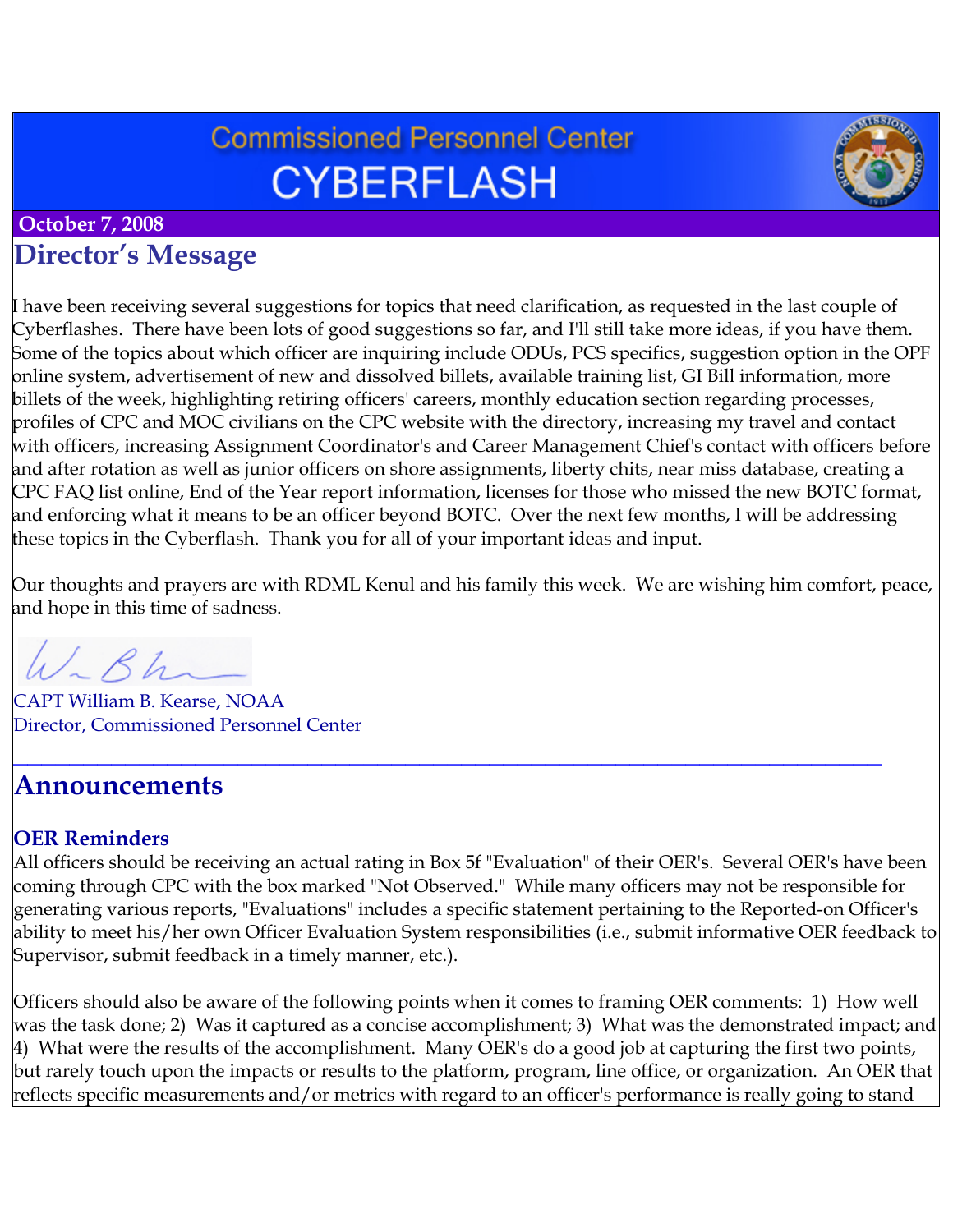out when it comes to making important personnel management decisions (i.e., promotions, assignments, and career development). If you should have any questions regarding OER's, please contact CDR John Caskey at 301-713-7748 or [john.caskey@noaa.gov](mailto:john.caskey@noaa.gov)

**\_\_\_\_\_\_\_\_\_\_\_\_\_\_\_\_\_\_\_\_\_\_\_\_\_\_\_\_\_\_\_\_\_\_\_\_\_\_\_\_\_\_\_\_\_\_\_\_\_\_\_\_\_\_\_\_\_\_\_\_\_\_\_\_\_\_**

### **TWIC Update**

The September 25, 2008 deadline for all U.S. Coast Guard credentialed mariners has been extended to April 15, 2009. By law, all U.S. Coast Guard-credentialed mariners with an active Merchant Mariner's Document (MMD), License, and/or Certificate of Registry (COR), with our without an STCW endorsement, must hold a valid Transportation Worker Identification Credential (TWIC) to maintain their mariner credentials. Failure to obtain and continue to hold a valid TWIC may result in suspension or revocation of your mariner credentials. After April 15, 2009, the Coast Guard will not issue a merchant mariner credential to an applicant who does not hold a valid TWIC. To apply for a TWIC, you must first enroll at any TWIC enrollment center. Pre-enrollment (encouraged to use) through the TSA website, [http://www.tsa.gov/what\\_we\\_do/layers/twic/index.shtm,](http://www.tsa.gov/what_we_do/layers/twic/index.shtm) will expedite processing time at the center. Any questions regarding the TWIC program can be answered by contacting the following number: 1-800-347-8942.

#### **Have You Registered to Vote and Requested Your Absentee Ballot?**

Want to vote in the upcoming General Election? To vote absentee as a Uniformed Service member, family member, or overseas citizen, NOW is the time to register and request an absentee ballot. Just fill out the Voter Registration/Ballot Request Form (Federal Post Card Application, FPCA, SF 76) and send it to your local election office.

**\_\_\_\_\_\_\_\_\_\_\_\_\_\_\_\_\_\_\_\_\_\_\_\_\_\_\_\_\_\_\_\_\_\_\_\_\_\_\_\_\_\_\_\_\_\_\_\_\_\_\_\_\_\_\_\_\_\_\_\_\_\_\_\_\_\_**

To fill out the Form, go to <u>www.fvap.gov</u>. The site is easy to use, with state-specific instructions for filling out the form, along with information on where to send it.

**\_\_\_\_\_\_\_\_\_\_\_\_\_\_\_\_\_\_\_\_\_\_\_\_\_\_\_\_\_\_\_\_\_\_\_\_\_\_\_\_\_\_\_\_\_\_\_\_\_\_\_\_\_\_\_\_\_\_\_\_\_\_\_\_\_\_**

# **Approved Retirements/Resignations/Separations**

The following officers have approved retirements, resignations, or separations. Be sure to thank them for their service to NOAA and nation and wish them the best the next time you see these officers!

| LT William W. Pierce, III     | November 1, 2008  |
|-------------------------------|-------------------|
| <b>ENS Patrick M. Redmond</b> | November 1, 2008  |
| <b>ENS Michael W. O'Neal</b>  | December 1, 2008  |
| LT Joshua D. Bauman           | December 1, 2008  |
| CDR Philip A. Gruccio         | December 1, 2008  |
| LTJG Richard A. Edmundson     | December 1, 2008  |
| LTJG Stephen Z. Kroening      | December 1, 2008  |
| ENS Patrick B.K. Jorgensen    | December 15, 2008 |
| LCDR Jeremy B. Weirich        | December 15, 2008 |
| CAPT Stephen A. Kozak         | January 1, 2009   |